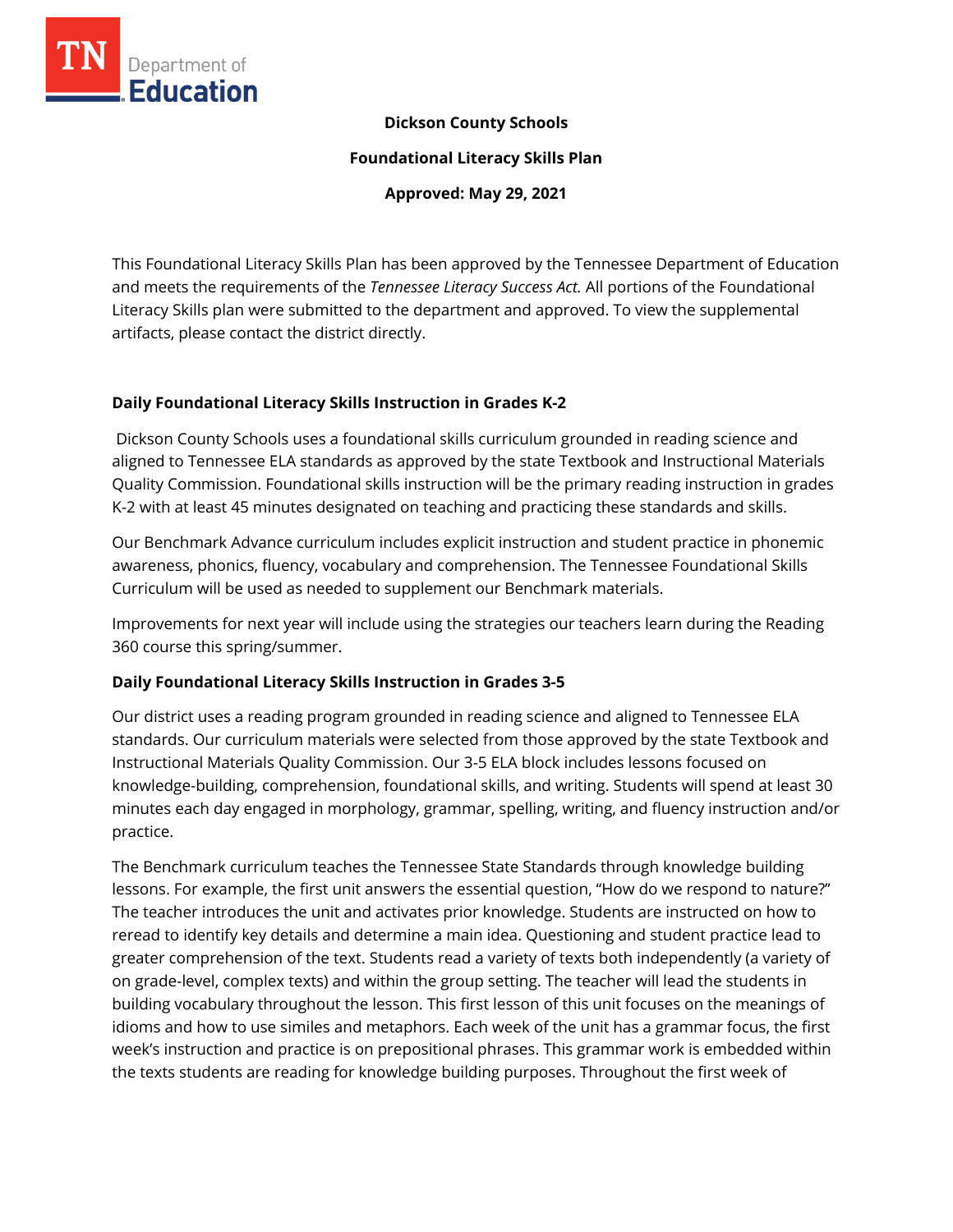Department of Education

instruction, students use the knowledge they're gaining around the essential question to produce an informative essay. Foundational skills are embedded in all aspects of the ELA lesson.

We utilize resources from the 95% Group as well. Our 3rd grade teachers use the Multi-Syllable Word Routines and 4th grade teachers implement the Vocabulary Surge program.

## **Approved Instructional Materials for Grades K-2**

Benchmark - K-5 Advance

#### **Approved Instructional Materials for Grades 3-5**

Benchmark - K-5 Advance

## **Universal Reading Screener for Grades K-5. This screener complies with RTI<sup>2</sup>and Say Dyslexia requirements.**

We utilize FAST Bridge measures of reading in addition to written expression from the ABC's of CBMs. In addition to the FAST Bridge and WE-CBM measures we also use the PASS, PWRS, and an adapted Teacher Observation Questionnaire for Dyslexia, Texas Scottish Rite Hospital for Children.

#### **Intervention Structure and Supports**

Dickson County identifies students as "at-risk" through our universal screening measure FAST Bridge using measures of aReading, CBMreading English, and Early Reading measures including Word Rhyming, Word Blending, Word Segmenting, Decodable Words, and Nonsense Words. Students falling below the 25th percentile receive skills-based Tier 2 intervention for at least 30 minutes per day. Students falling below the 10th percentile receive skils-based Tier 3 intervention for at least 45 minutes per day. SPED intervention is provided for students with an SLD in reading and SPED intervention follows the IEP. Progress monitoring of specific skill deficit areas in Tier 2 occurs every other week. Progress monitoring of specific skill deficit areas in Tier 3 and SPED intervention occurs every week. Data teams, referred to as TIER teams, meet every 4 and 1/2 weeks to receive student data, progress, and make intervention decisions on each student. Intervention decisions include appropriate interventions to target the specific skill deficit area, qualified interventionist, duration/intensity of intervention, and problem solving if the current intervention is not producing the intended result. Our students receive explicit instruction in their area of deficit in small groups using research-based materials and strategies. These students are also screened using survey level assessments to determine if they have characteristics of dyslexia. Students who demonstrate these characteristics receive intensive intervention as outlined in the Say Dyslexia Law using programs that meet the law's requirements. Families of students who demonstrate characteristics of dyslexia are notified.

## **Parent Notification Plan/Home Literacy Reports**

Parents are notified of all benchmark scores immediately after the benchmark period. All students' scores are communicated in parent-friendly language that provides a clear explanation of student skill gaps and the depth and extent of the student needs. Specific communication also goes to parents of students "at-risk" or with a "significant reading deficiency" explaining the student needs.